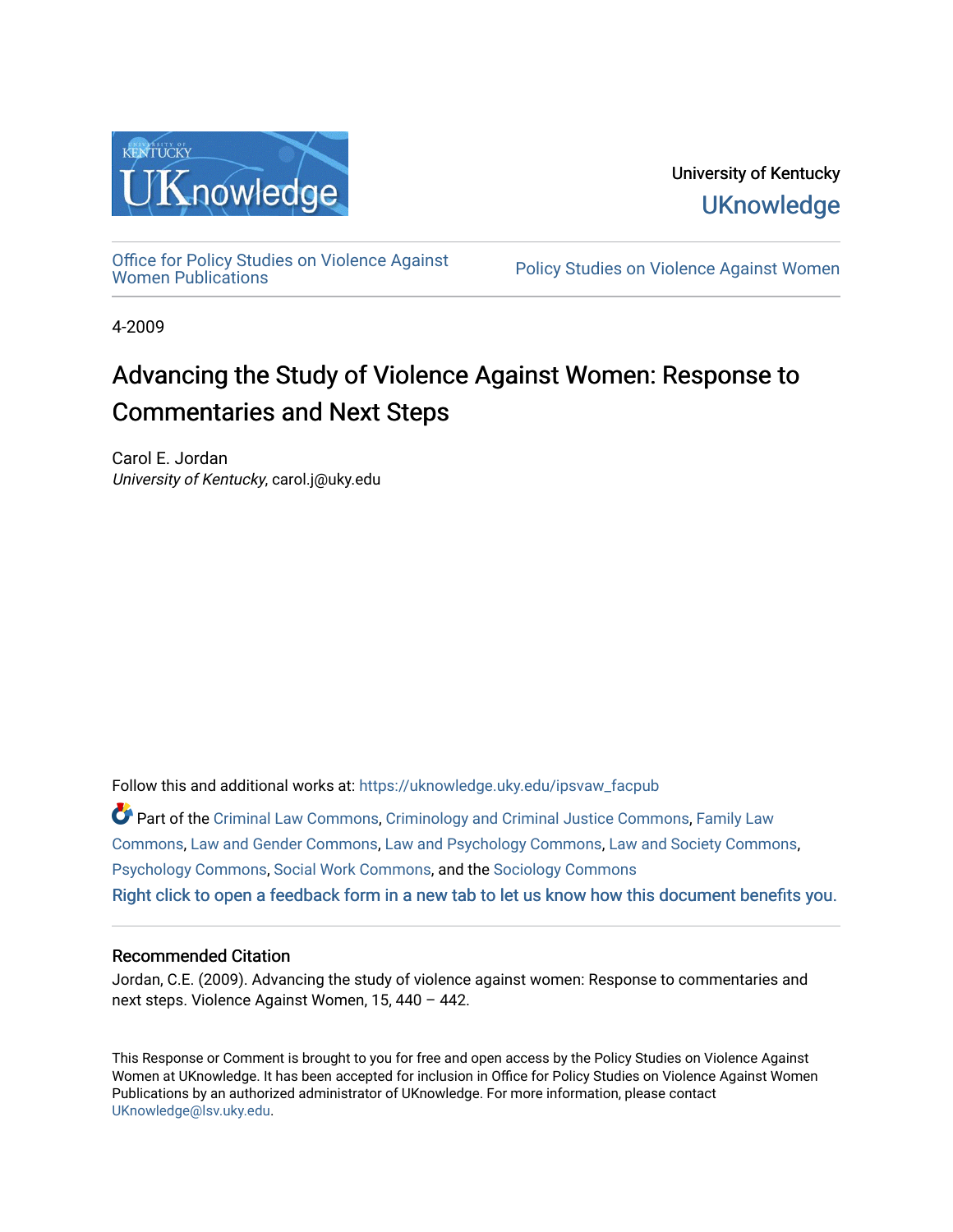## Advancing the Study of Violence Against Women: Response to Commentaries and Next Steps

Digital Object Identifier (DOI) http://dx.doi.org/10.1177/1077801208330697

### Notes/Citation Information

Published in Violence Against Women, v. 15, no. 4, p. 440-442.

The manuscript provided, in accordance with publisher copyright rules, is the author's postprint version.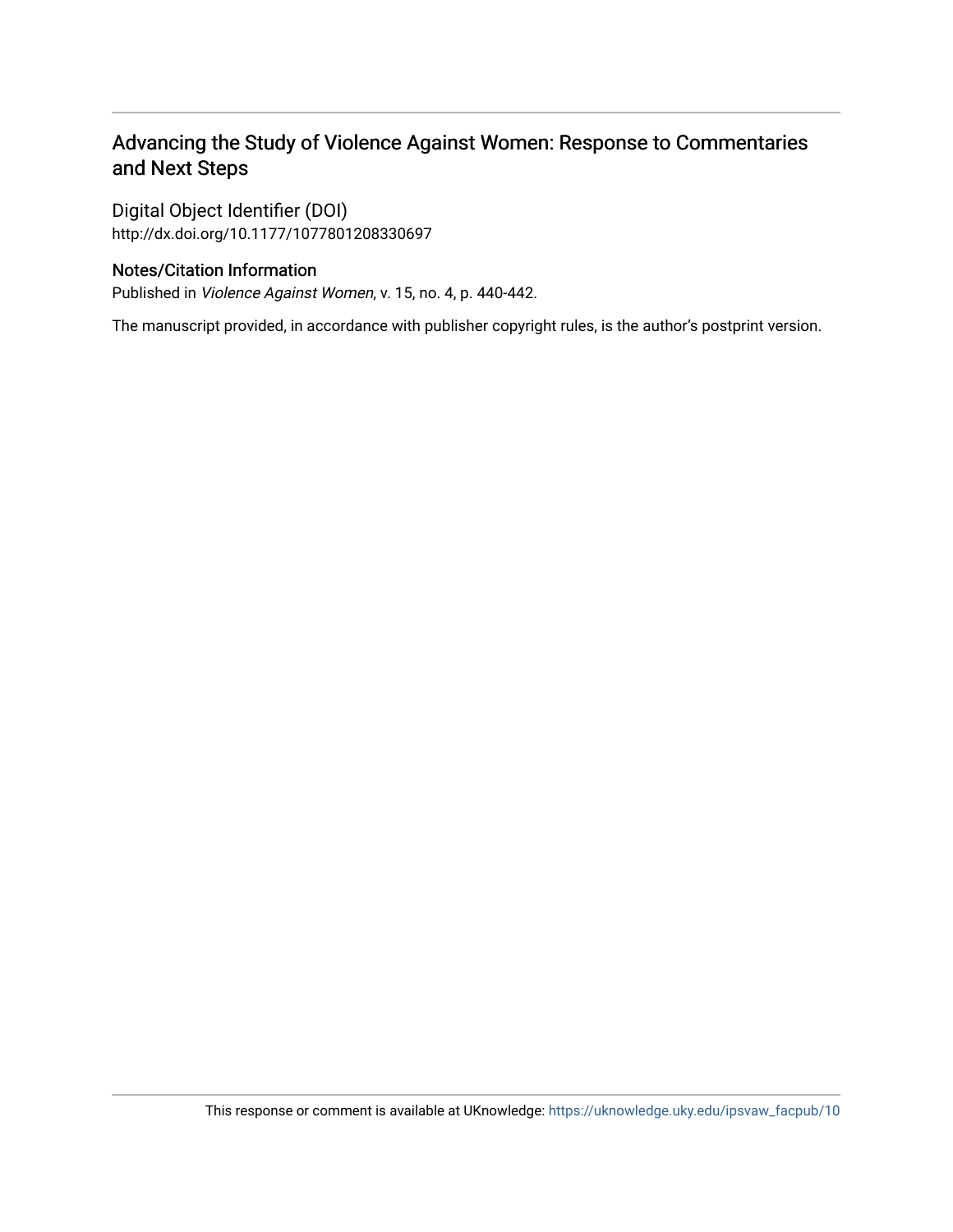**Violence Against Women** Volume XX Number X Month XXXX xx-xx © 2009 Sage Publications 10.1177/1077801208330697 http://vaw.sagepub.com hosted at http://online.sagepub.com

# **Advancing the Study of Violence Against Women**

### **Response to Commentaries and Next Steps**

Carol E. Jordan *University of Kentucky*

 $\sum$  *I* ith appreciation for both their dissent and agreement, I read the commentaries on the main article of this symposium on advancing the study of violence against women (VAW). Campbell, Ford, Basile, and Martin all shared different perspectives and emphases in their commentaries, but there is a strikingly consistent theme across all of the four responses and the article: There are weaknesses in the study of VAW, and those limitations keep us from offering what we should to this field. For this author, that there is such agreement and that this sentiment echoes the same point made by previous reviews during the past two decades give compelling reason to proffer the big ideas found within the article.

In addition to agreeing on the existence of weakness, there is little disagreement on the nature of those flaws: the lack of rigor in research methodologies, lack of organization in the literature, lack of infrastructure support, dearth of theory, and more. David Ford rightly points out, as I did in the article, that previous research agendas offered by the National Research Council and the National Institute of Justice have also attended to issues of research rigor, but their fine analyses have not fostered the changes they proposed. Sandra Martin echoes the need for transdisciplinary research teams built around centers of excellence, and Kathleen Basile concurs that silos of researchers are a detriment. Rebecca Campbell agrees with the value of translational research and articulates an important emphasis on authentic, equal partnerships between researchers and advocates.

Beyond these areas of agreement, the points of view of the commentaries diverge. A small portion of the disagreement comes from a lack of clarity of what was proposed. The article does not propose establishment of a discipline of study and in fact punctuates that point by asserting that the

move to a science model should not be accomplished by the concentration of all scholars into one discipline, as such a move would defeat the richness that can be derived from different points of view. It is also not practical, as different disciplines play different roles, all critical to the practice side of the field (e.g., psychology, medicine, law).

What is intended by a move to a science model is that disciplines remain but their interaction is advanced. It is argued that a science of VAW offers a unique approach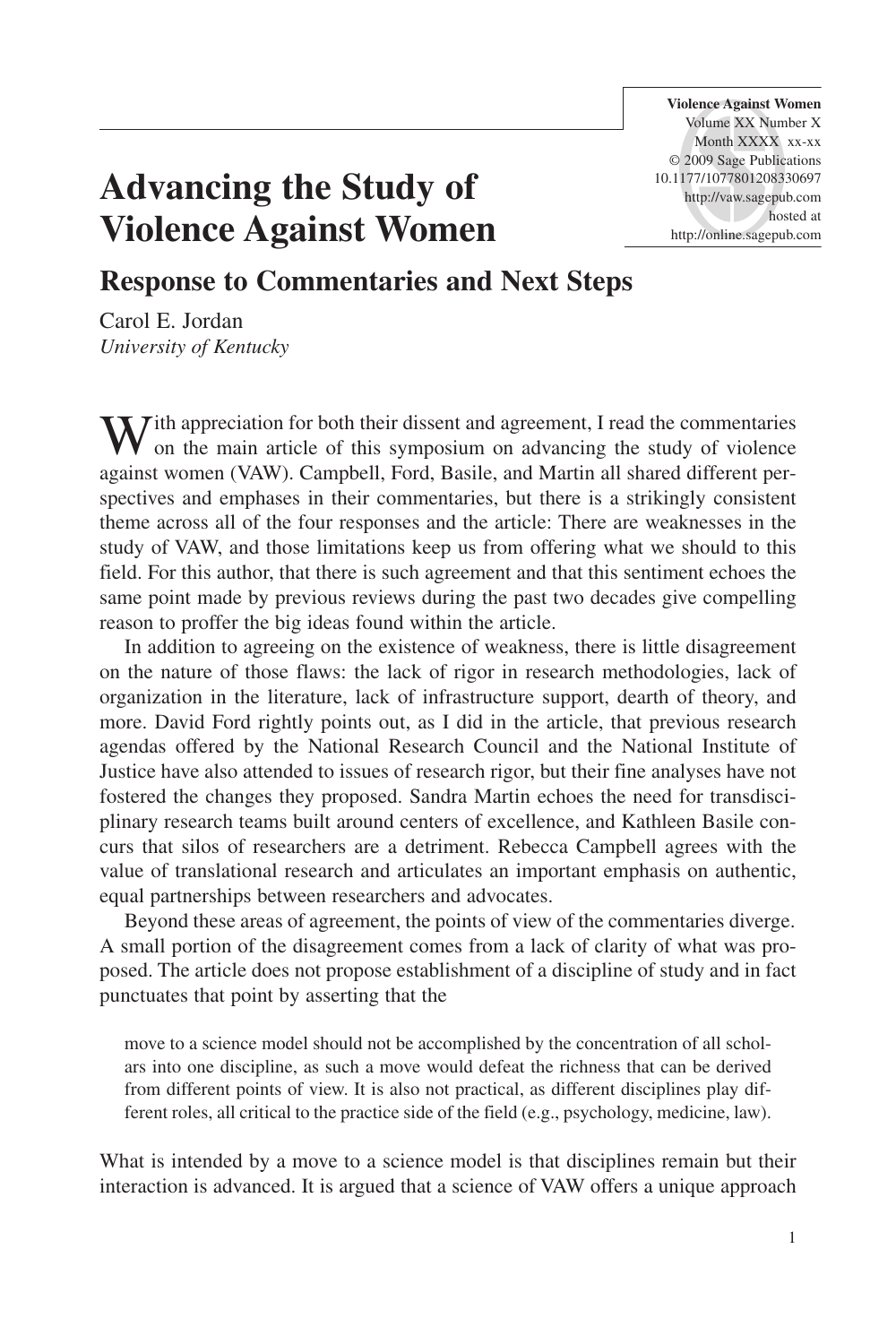#### 2 Violence Against Women

of unifying distinct disciplines around an organizing framework and in doing so provides the first realistic mechanism for transdisciplinary, not just multidisciplinary research. Related to this, the article does not intend to prohibit specialization of research foci by individual researchers, as a more narrow concentration lends itself to in-depth discovery and nuanced understanding. The fault lies in research approaches that are so constricted as to fail to comprehend the true experiences of women, that although abuse forms may be studied separately (rape or sexual assault, stalking, physical battering), they most often co-occur in the life of a woman. Finally, the article does not portend a singular theory to explain VAW; in fact, it is the extant inadequacy of theory that is problematic. Instead, the proposal calls for the building of a more organized knowledge base, the outcome of which is generation of a range of theory. A science model provides an intellectual framework that does not limit theory development but rather enhances it.

Where the most interesting differences lie between the article and the commentaries is not in the current state of the field but rather in the manner of remedying its weaknesses. The article suggests that prior "research agendas" on VAW, although extremely valuable, fall short in effecting the changes needed in the field if we are to fully undertake the daunting challenge of addressing VAW in all its complexities. It argues for moving beyond agendas to a more transformative approach, that being the conceptualization of the study of VAW as an area of science.

The thoughtful arguments against such a move appear to fall into three categories. The first is that such a label is not needed; what is needed first and foremost is "simply quality research on VAW regardless of its rank in the hierarchy of scientific methods." In these words, David Ford gives wise counsel that great value should be placed on the rigorousness of research methods. Second, there is a suggestion that current resources (databases and interdisciplinary conferences) do exist to address identified weaknesses. And third, we need to be wary of unintended consequences that could attach to such a move. To certain of these arguments I would agree but respectfully suggest that they are simply not enough. Rigorous research is absolutely needed, but if every individual study were more rigorous, would that translate into improved pedagogy, would the interdisciplinary divide automatically be crossed, and would credibility in national and international academic circles (and increased federal research funding) naturally follow? Although some databases and interdisciplinary conferences do exist, arguably the majority of research presentations and scientific talks are still given in discipline-specific meetings, and existing electronic resources are not integrated or widely utilized. Again, an organizing framework is not available, and in its absence we do not move forward in the giant steps that are needed. So these arguments may be correct, but if we improved individual studies and accessed all available resources, the field would still await transformation.

That there could be unintended consequences of harm to moving to a science model clearly gives pause. In what is raised, however, I do not find reason to end